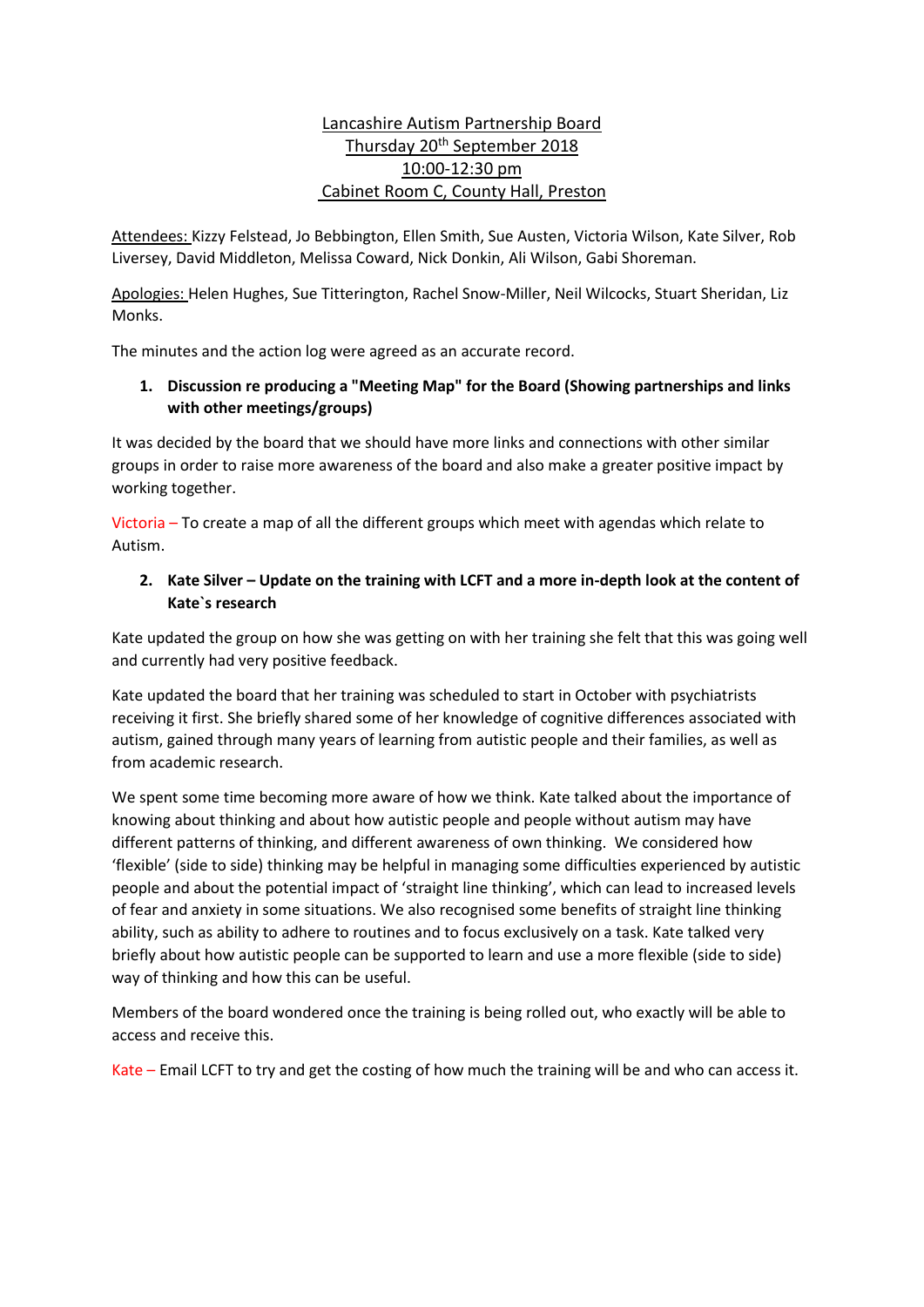### **3. Future of the Criminal Justice Group**

Victoria, Kizzy and Ellen have been trying to chase up the lead of the Criminal Justice Subgroup but haven't had any response back. The Board decided that the chairs need to arrange a meeting with Liz Monks and Kevin McClean to reinstate the Criminal Justice subgroup and review what their new priorities maybe and look into any updates from the Criminal Justice sector.

Victoria– Arrange a meeting for Ellen and Kizzy to meet with Liz Monks and Kevin McClean.

### **4. Self-advocate representation on Board and subgroups**

The board also felt that we need more self-advocates to attend the meeting which may change the discussions we have and give an opinion from a different view to others. This will be an agenda at the next meeting.

Communications group - to focus on getting more members Engagement from Voluntary Community and Faith Sector (VCFS), District councils and housing leads.

Kiran Banati – Take a lead on organising the Transition Subgroup.

### **5. AOB**

An issue around blue badges was queried, as to where the proposal for changing the eligibility criteria for the Blue Badge scheme to include people with non-physical conditions (Including Autism) It was agreed that Victoria will find out where the proposal is up to and report back to the board. People with hidden disabilities, including autism and mental health conditions will soon have access to Blue Badges, removing the barriers many face to travel.